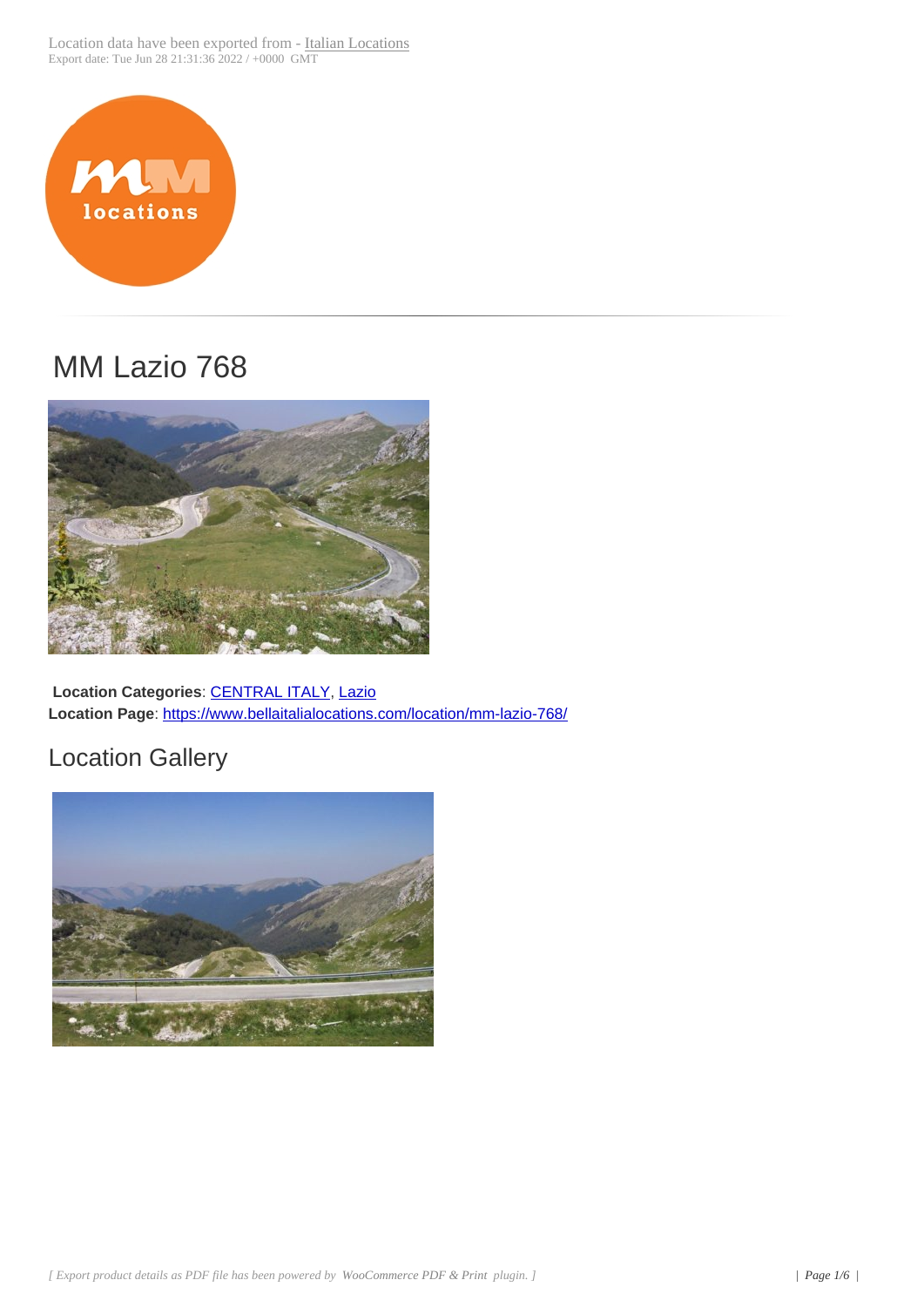



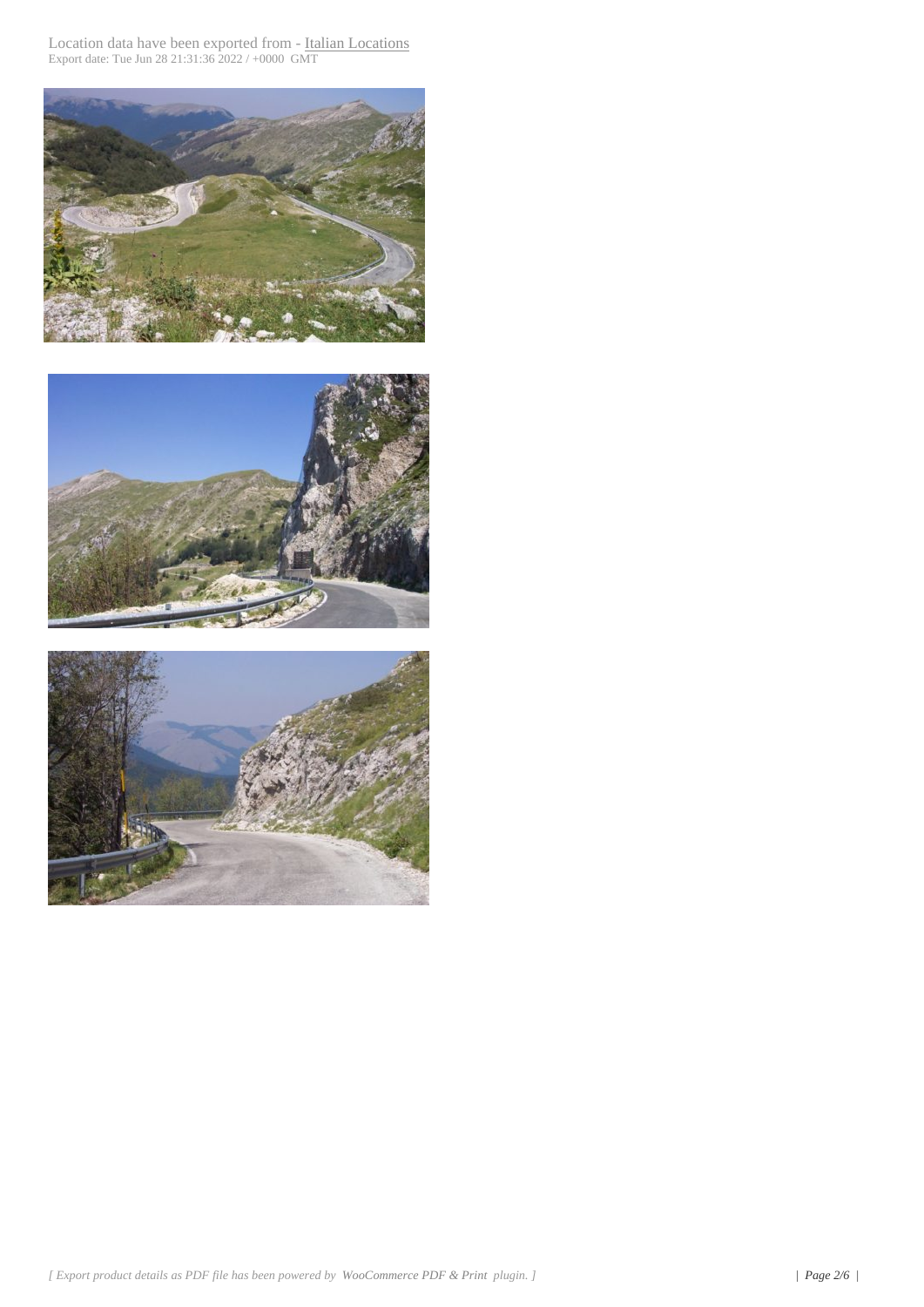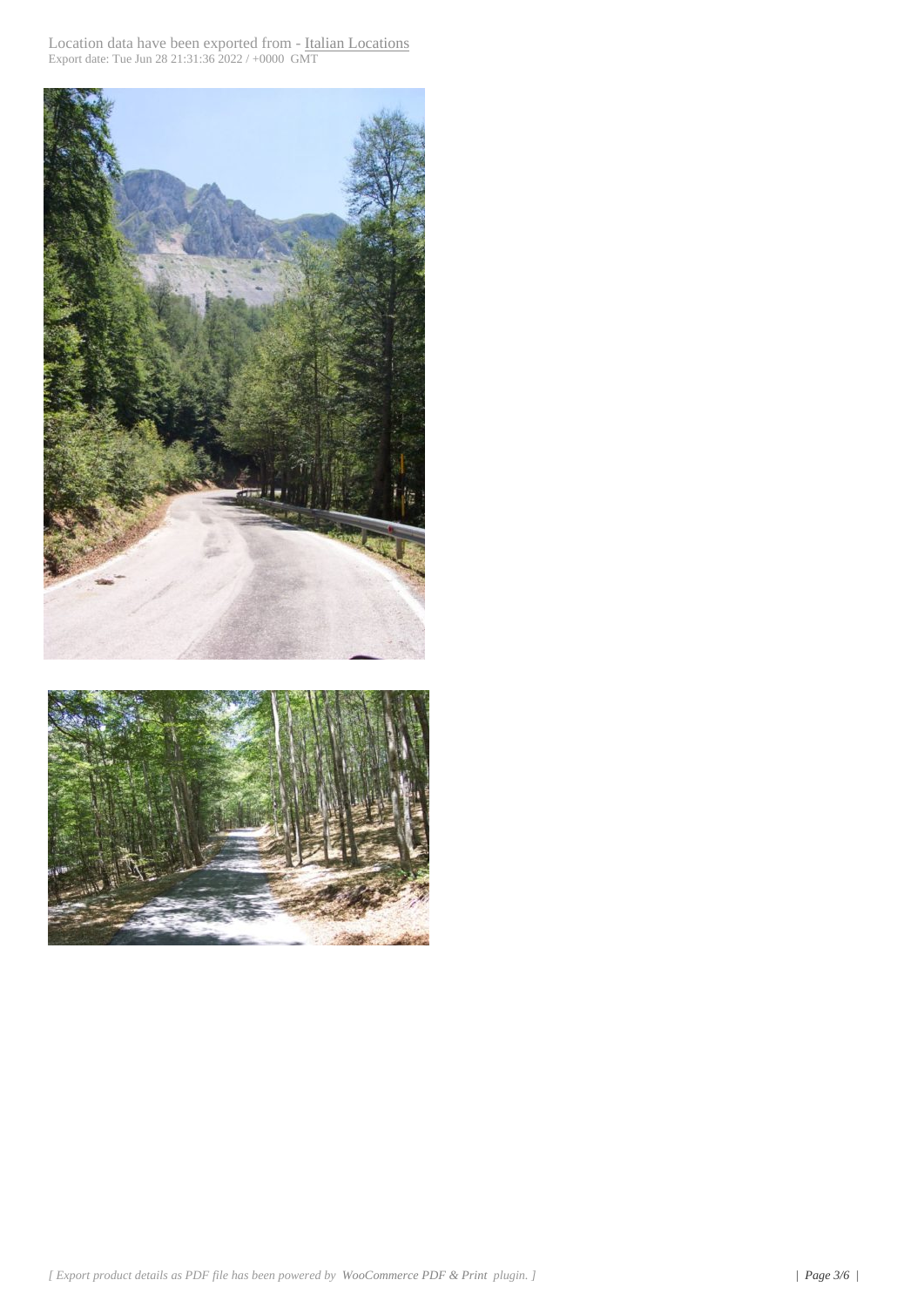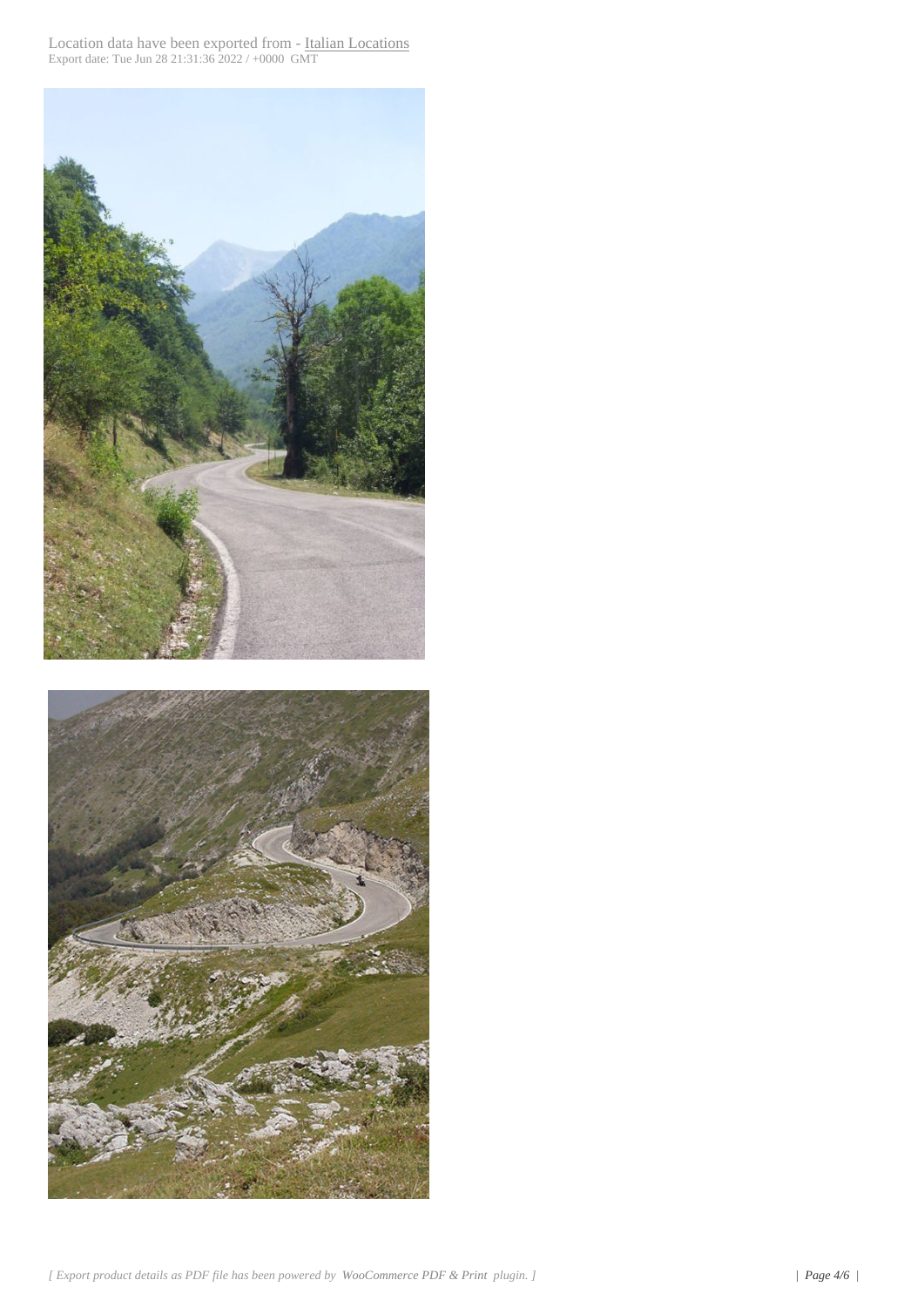





*[ Export product details as PDF file has been powered by WooCommerce PDF & Print plugin. ] | Page 5/6 |*